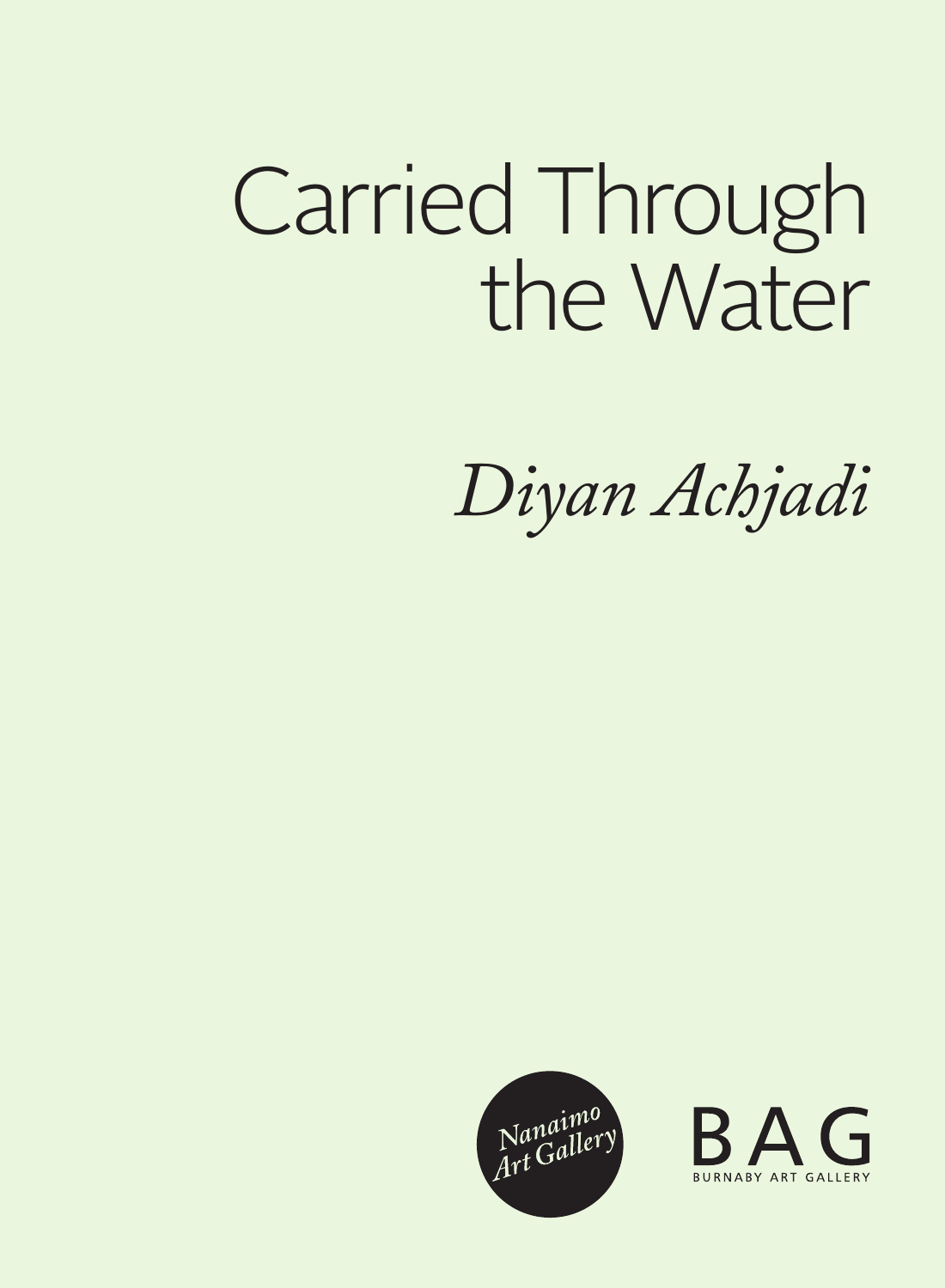## Carried Through the Water

*Diyan Achjadi*

Nanaimo Art Gallery April 16 - June 26

Burnaby Art Gallery July 15 - September 18

Curated by Jesse Birch Organized and circulated by Nanaimo Art Gallery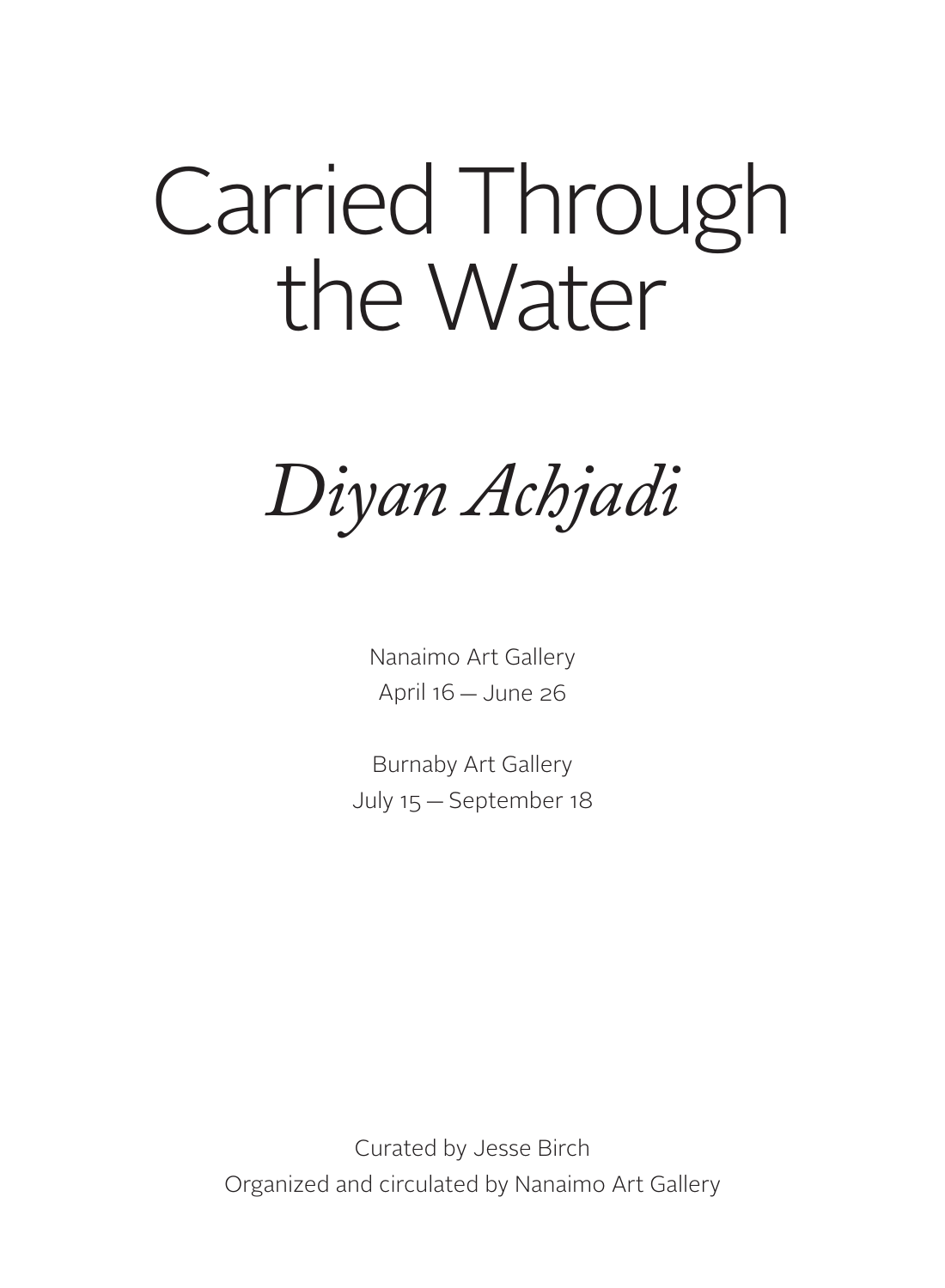### *Introduction*

*Carried Through the Water* is a solo exhibition by Diyan Achjadi that features Diyan's stop motion watercolour animation *Hush*, set alongside new and recent works on paper that reflect on the impact of human activity on the ecosystem, including shifting of shorelines due to climate change and coastal land reclamation. Through visual storytelling, Diyan's work also considers how activities in one location might impact multiple other locations. An ash-cloud from volcanic activity on one island might change the colour of the sky thousands of miles away, and the movement of people, objects, stories, and memories can have profound effects that reach across oceans. This booklet features written reflections by Diyan and Ashok Mathur that accent and inform the works in the exhibition.

*Carried Through the Water* was developed as the first exhibition in a series of projects through which Nanaimo Art Gallery asks the question: *What stories do we tell?* After the Nanaimo iteration this exhibition will tour to Burnaby Art Gallery where it will be on display from July 15–Sept 18, 2022.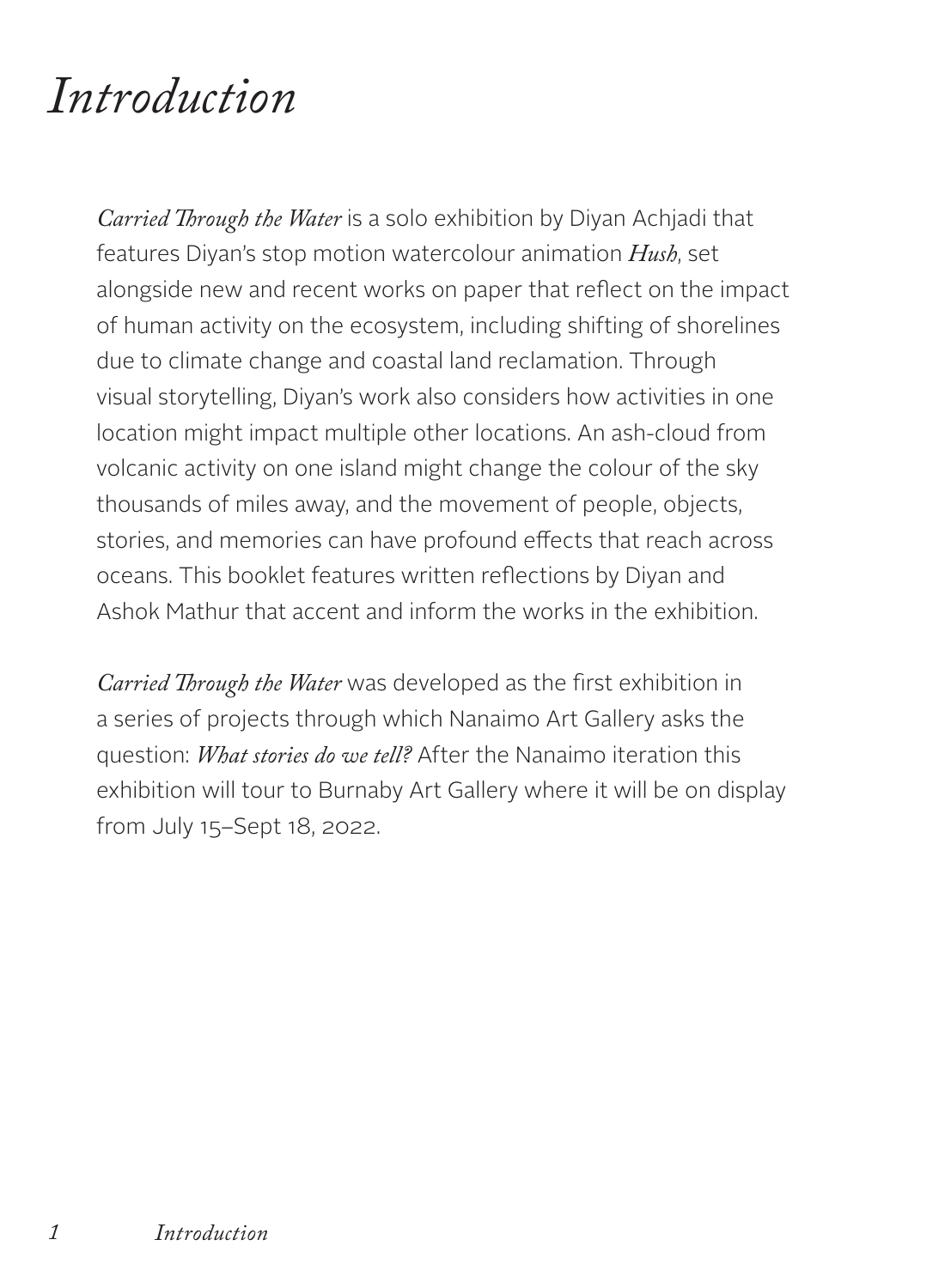*Three stories about water*

—DIYAN ACHJADI

#### *1.*

I once knew a tree that looked like a fan. It was brilliantly green, leaves like a banana plant that had been artfully arranged in an arc, standing tall from its patterned trunk. It grew in the garden between my sister's window and the fence, the fan becoming a curtain sheltering her room from the street. It is a traveler's palm, a tree that originates in Madagascar, across the Indian Ocean from our house in Jakarta. It is said that at its base, somewhere between the patterned shapes of its trunk, rain water collects, so one can always find fresh water to drink in an emergency. I don't know if I ever noticed the water there, I only ever looked up to see the leaves.

Anyone from the equatorial regions of Asia will also know that standing freshwater is where Aedes aegypti breeds, the mosquito that carries and transmits dengue fever. When you live in the tropics you learn to tell them apart—the brown malaria mosquito, the striped dengue mosquito, the elephantiasis mosquito, I'm sure there are others too. Every month—or maybe every other month, I'm not really sure, it was so long ago, but it seemed to happen regularly enough—people with packs full of insecticide would come by the house and we'd close all the windows and they'd spray the whole yard to kill the mosquito wrigglers. White clouds of stinky chemical smoke would be everywhere. We would sit inside, and they'd be outside, and in an hour or so we'd open the windows again. Once the smoke cleared, you couldn't tell that anything had happened.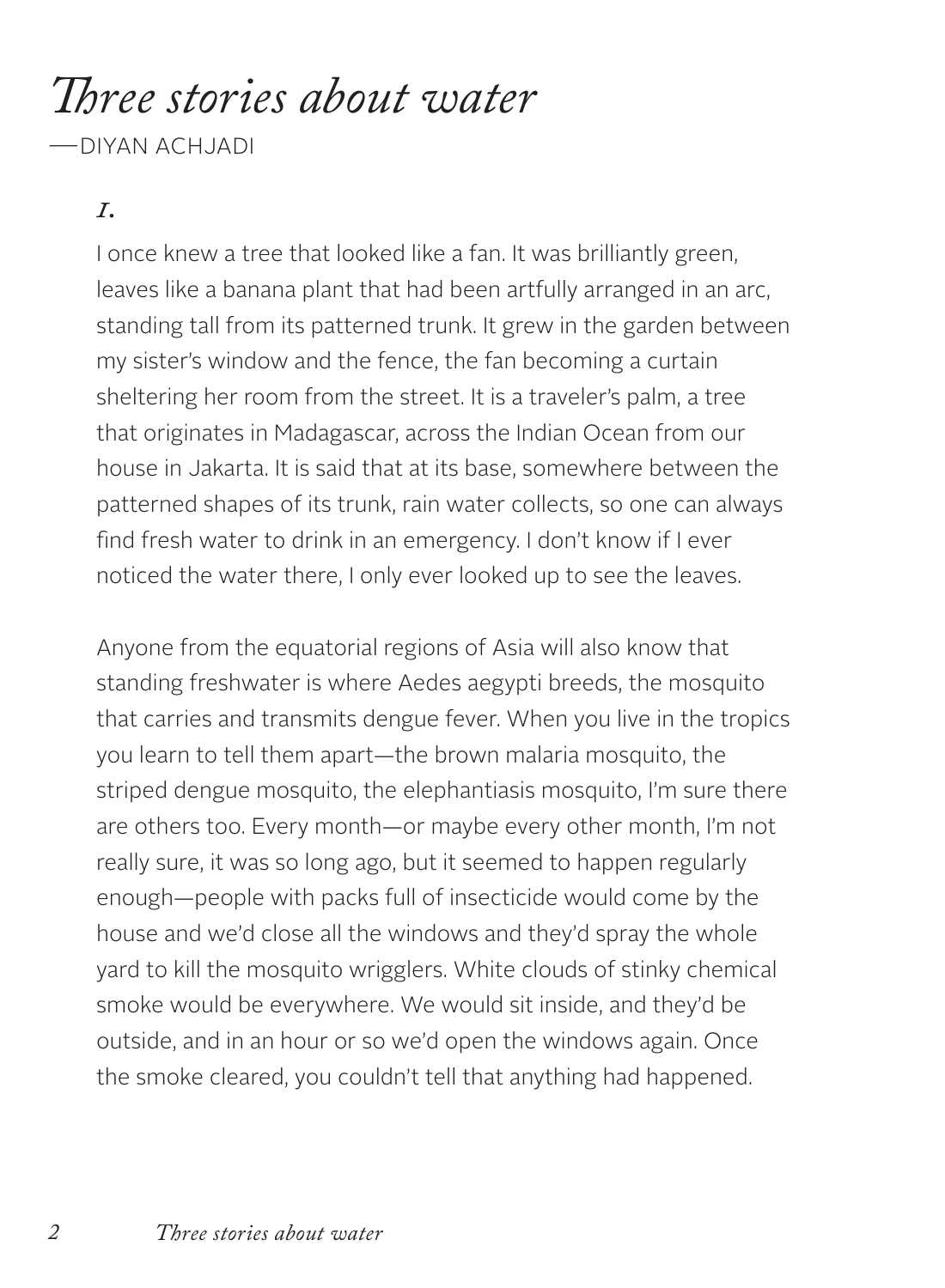There are many of kinds of dengue. There's one where your body stops remembering how to control the flow of blood, *demam berdarah* we call it, the bloody fever. It seems that most people I know have caught this at one time or another. The first time I had it, I was sixteen and getting ready for a date and taking a shower when I started shivering, shivering, shivering, even though it was as hot as it always was. And then came the headaches, the tiredness, and the intense thirst. There's nothing much you can do about it once you get it, but sleep and rest and drink so much water and gatorade and pocari sweat and anything to counter that thirst.

#### *2.*

Once I was on a video call with my mother: she, in her room, in the morning of the next day; I, on my sofa in my apartment in the early evening of the night before. Speaking across continents is an act of time travel: here I am always fifteen hours behind there, figuring out the right moment, a negotiation of conflicting daytimes and nighttimes and states of awareness.

Her room faces a small park. There's a big, lush, mango tree there, with a small wooden bench underneath; the leaves and branches providing some shade from the hot midday sun. People congregate there from around the square, sit, laugh, eat, rest. You can hear the birds every morning, rustling the leaves.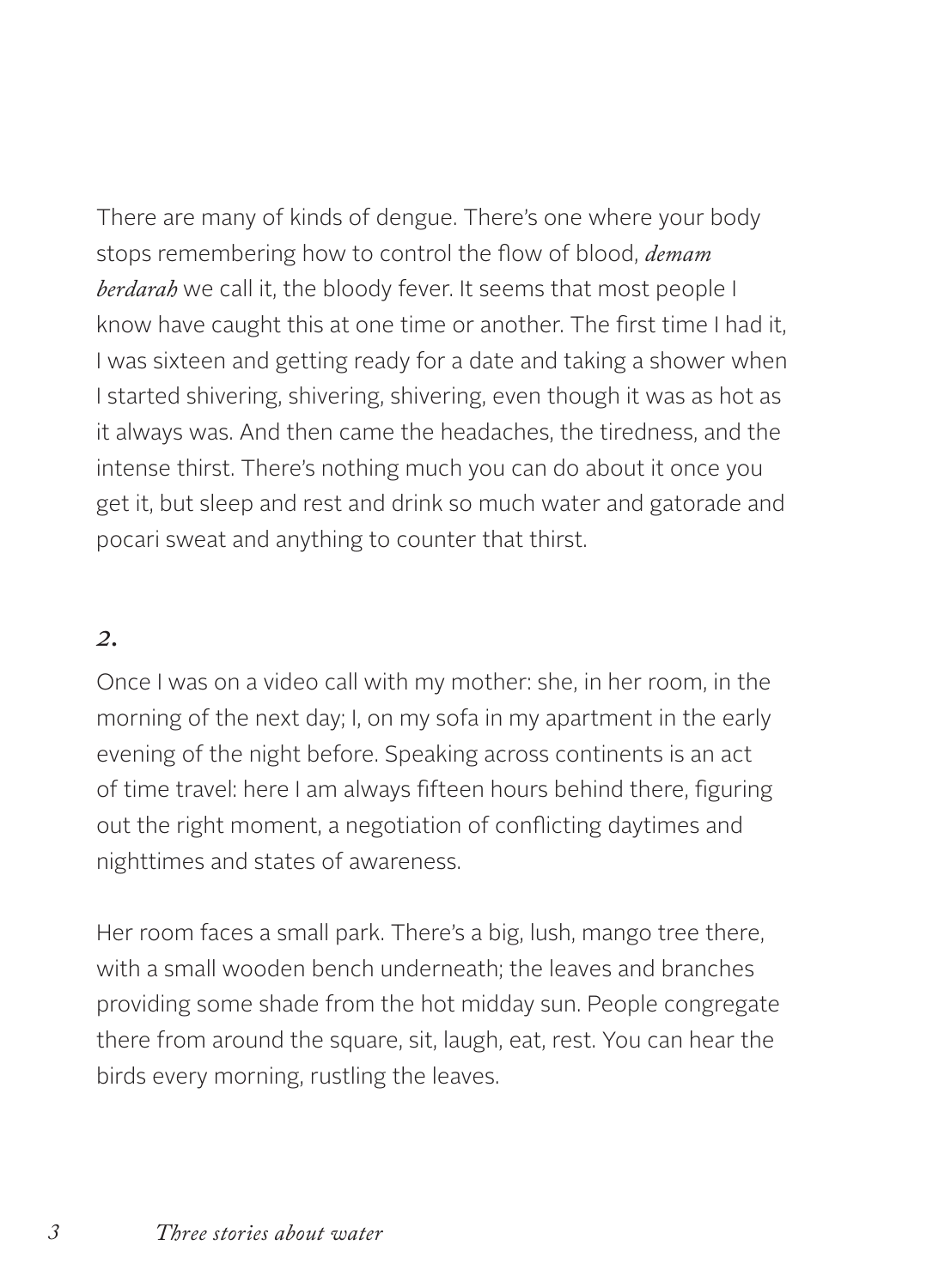When she comes on the screen, her laptop is always aimed at her forehead, then slowly adjusted to frame her face. As we talk, there is a mechanical noise in the background, the sound of a loud motor. Someone in the neighborhood had found the mango tree to be too messy, too unruly, the falling leaves disrupting their sense of order. There were people in the park taking a chainsaw to the tree, hacking away at its branches and leaving behind a skinny, empty, awkwardly-shaped trunk.

The next day, a text message: It rained later that night, my mom said, the kind of intense tropical rain with big droplets and lightning and wind that cools everything down, with the hard tktktktktktktk sounds of water hitting concrete, brick, soil, grass, and leaves. I used to always wait for that rain: it comforted me on nights I couldn't sleep, every noise keeping me alert for ghosts and intruders and monsters. If it's raining no one will try to come and bother us, I thought. If it's raining we are safe. My mother said when she woke up in the morning her windows had dampened and warped; with the tree now bald, there is nothing to soften the intensity of the water from the sky.

### *3.*

I used to orient myself by the mountains. Standing in the street in front of our small green house with the fan tree, if I looked to the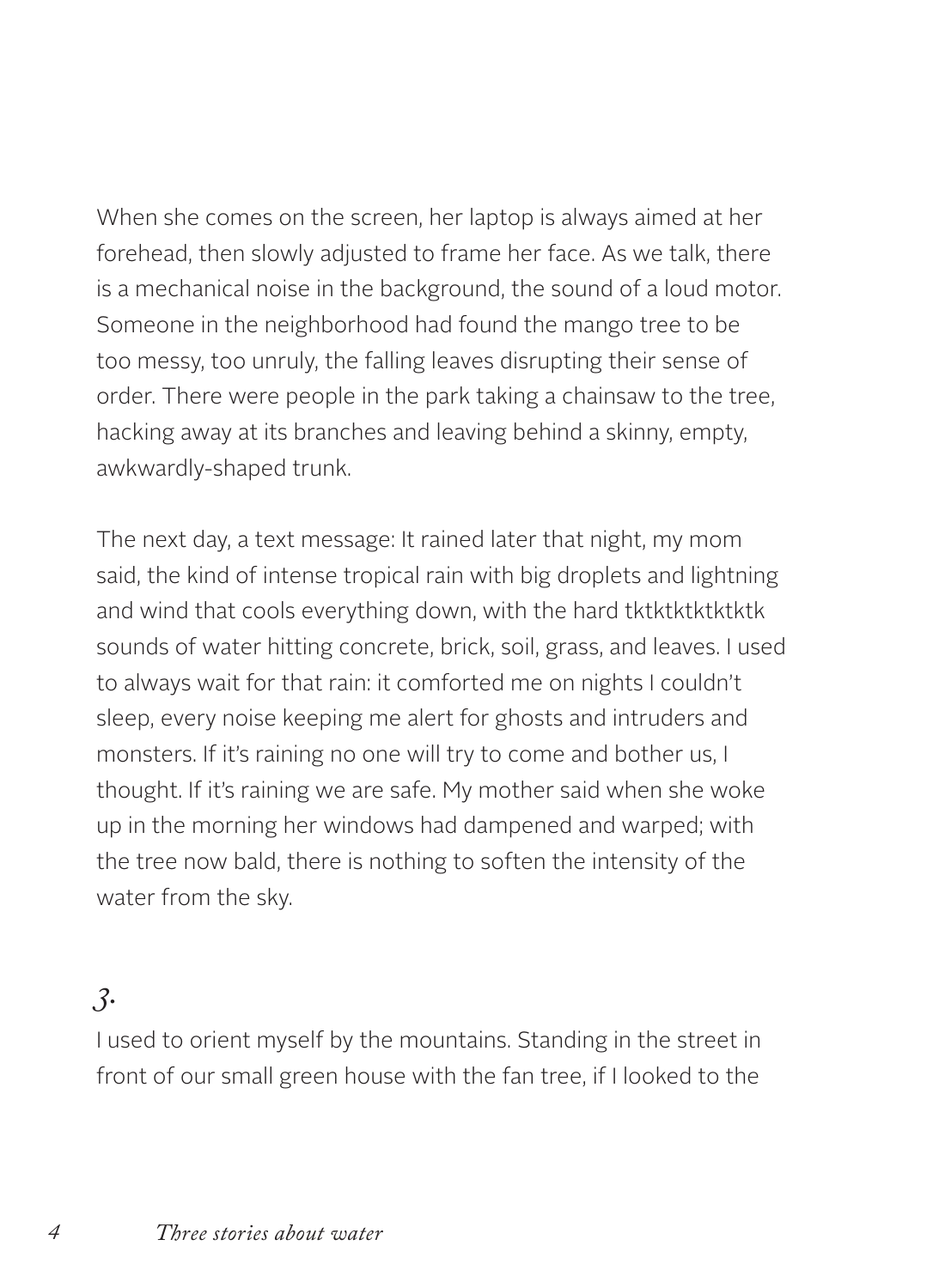horizon and saw the volcanoes in the distance, I would know I was facing south, with the sea to the north. Neither were that close, about an hour in each direction, but close enough that I knew where I stood. Later on, in another decade, on another island perched close to a different ocean, there were no mountains nearby so the twin tall skyscrapers became my compass, until they were gone in a violent instant. Now, the green house is no longer green. It's not ours anymore either. And the sky is so dense and gray with smog and particulates that the mountains are rarely ever visible.

Sometimes, I orient myself to the ocean. The first time I went to the Pacific side of the americas, I had already been living away for a long time. I stood at the beach and looked at the water and realized, this was the same water that was over there, that the sand I was standing on maybe came from a rock over there. I thought about all the things carried by the water and the distances they travel. When I moved here, to these lands from the ones out east, I thought, finally, I am a little bit closer to home. Yet, closer is still a twentyfour-hour flight away.

The last time I went home, just before everyone understood that there was a virus going around and that everything would change, I stayed in a hotel in a room with windows facing south. I woke up early one morning, jetlagged, and caught the sunrise out the window. Stacks of buildings in the foreground in no particular order,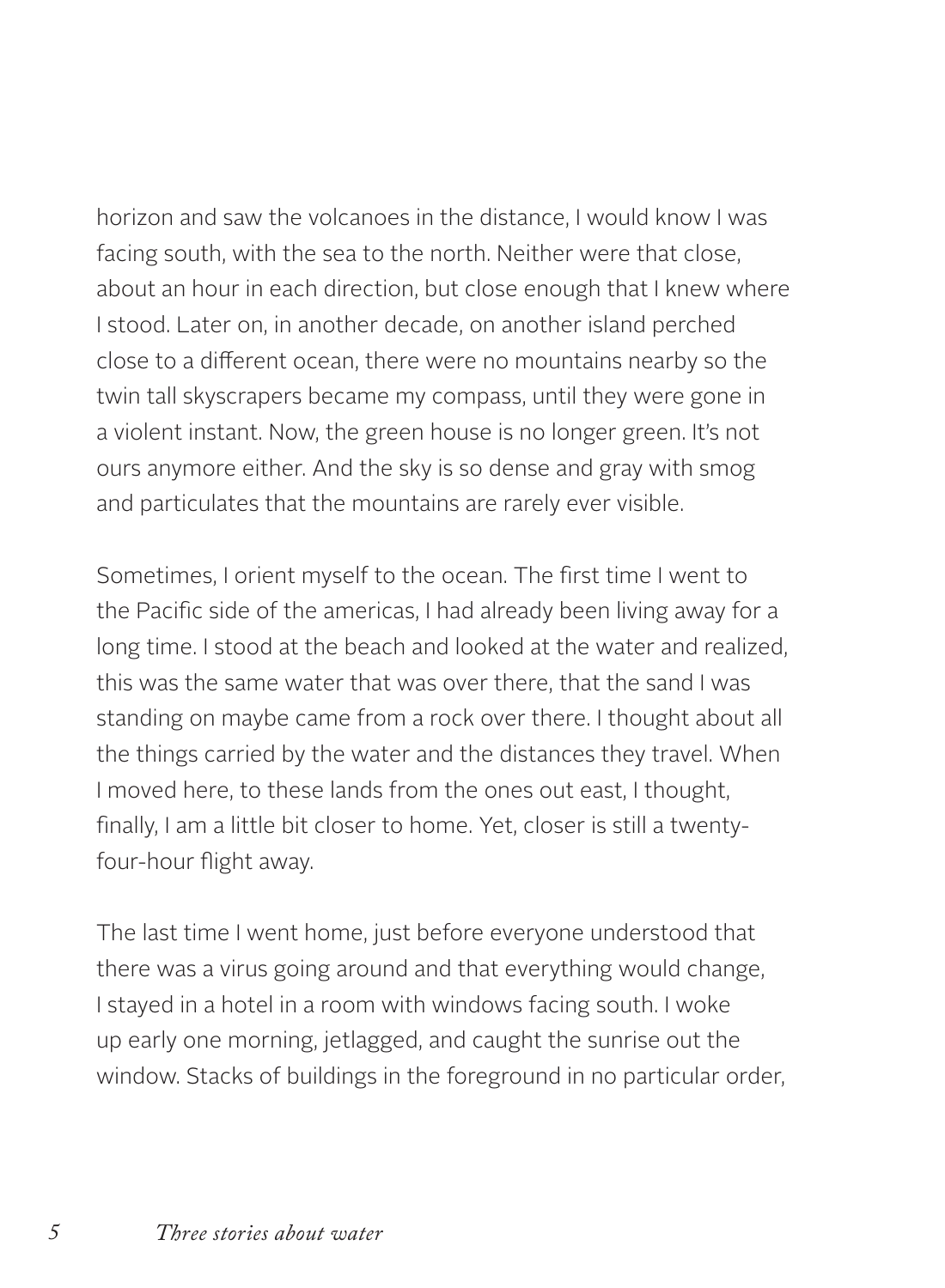roads winding and then straight and then curving back again, red clay roofs next to tin next to giant walls separating the mansions from everything and everyone, then tall glass buildings awkwardly jutting here and there in between all this. And, just in front of the sun, there they were. I could just make out the faint triangles of the volcanoes as the dusty fog of pollution cleared that morning. I went to get my mother in the other room, so she too could see that the mountains were still there.

Now, I can orient myself to both: mountains to the north and water to the west. From here, if I continue west and follow the water, maybe, eventually, I'll end up back at the street with the green house and the tree that looked like a fan.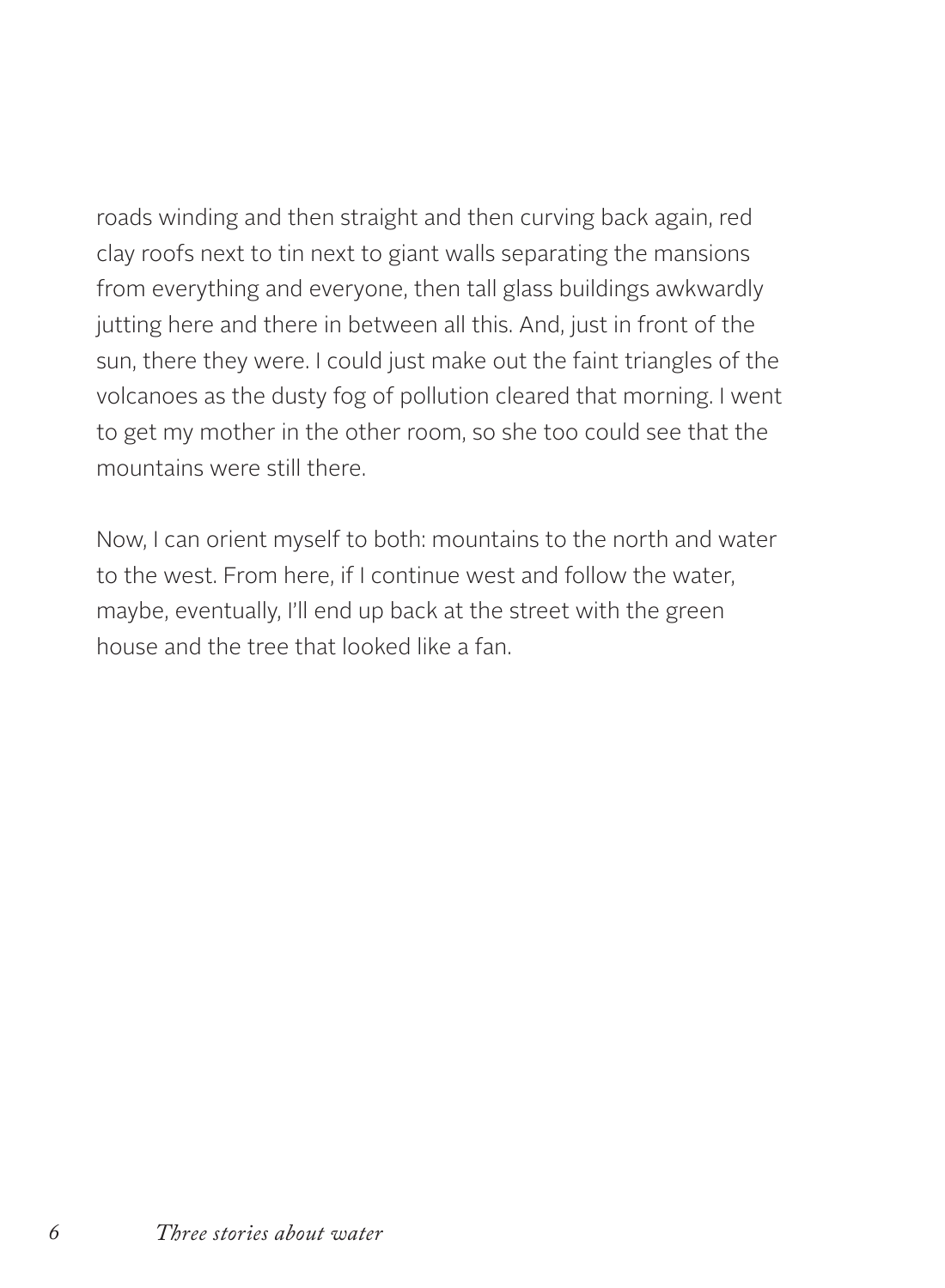## *Hush: a poetic listing*

—ASHOK MATHUR

I have had the distinct honour of knowing the intimate artistic expressions of Diyan Achjadi for over two decades, so being asked to respond to her latest handmade animation project was both a welcoming and challenging opportunity. To prepare, I spent incessant blocks of time allowing her Hush animation to wash over me, to look at each moment and each frame for what it was—a constantly transmogrifying artistic canvas that enacts age-old instincts of creation and dissolution in each transitive gesture. As I permitted each mark to resonate, my senses of sight, of pleasure, of temporality all blended into what I can only describe as a proprioceptive experience—a direct appeal to my innermost machinations that supercede the senses and go directly to the source, as it were.

I knew almost from the start that any response would be necessarily poetic and fragmented. To attempt to encapsulate this work through critical acuity alone would be an ultimate disservice. How then, could I write something that parallels the experience of *Hush* without reducing it to the mechanics of labour? To this end, a few moments of history poured through—despite their apparent political distance from Achjadi's formative practice, the Romantic poets and their (sometimes) fondness for listings; bp Nichol's now-classic hypertext poems, some of the first textual work that created animation out of words; and how technology such as stop motion and artificial intelligence could lend texture to this work. Indeed, alongside references to Whitman's "Leaves of Grass" and to Nichol's "First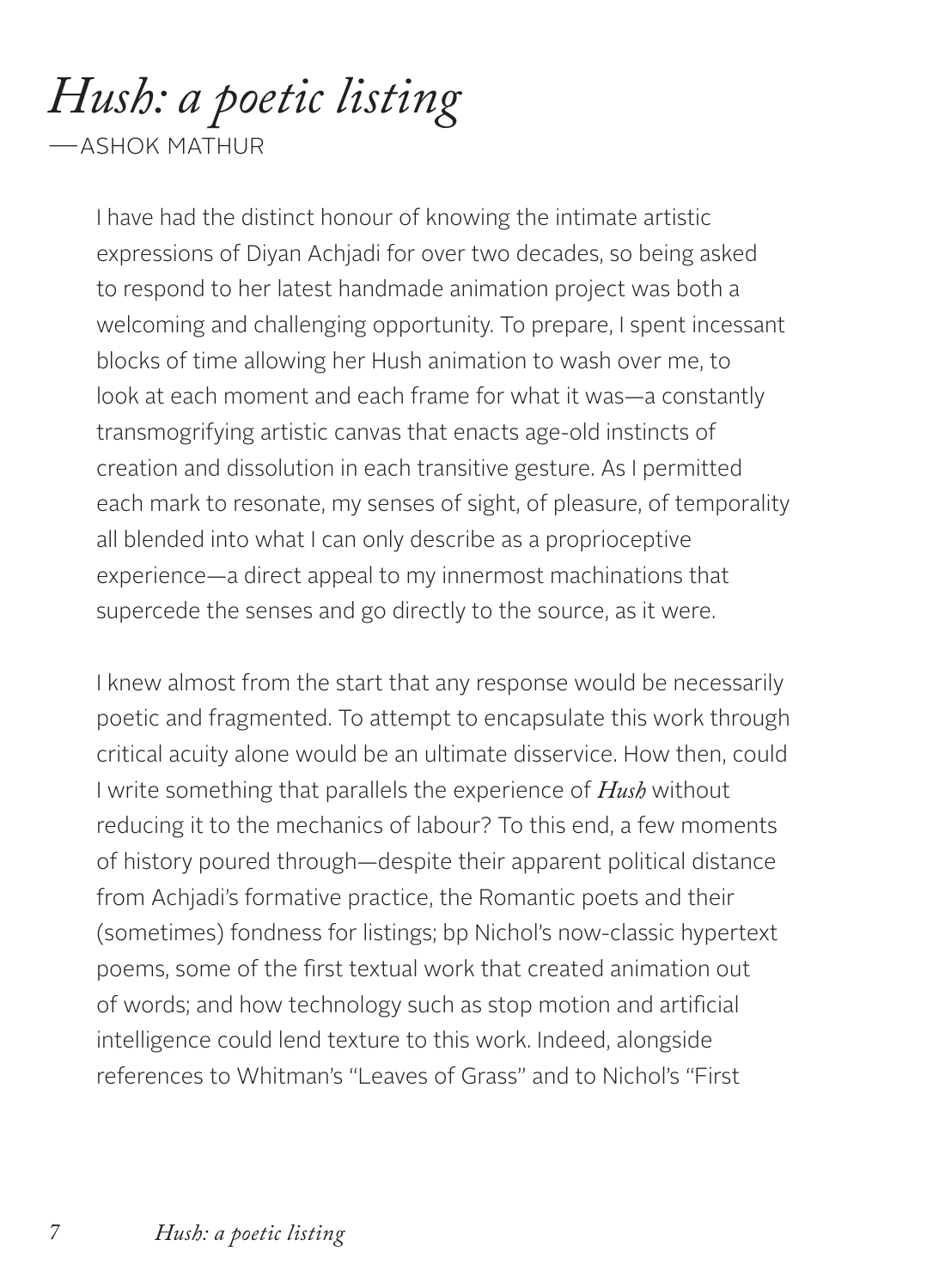Screening", I drew on the A.I. writing program Sudotext to actually compose some of this poetic response. While Sudotext and the aforementioned poets provided me with some of the raw material, my suturing and editing of this material makes this reflection a type of polyvocality. There are indeed many voices reverberating within this experience, and to understand on such multiple levels, I felt the need to integrate them, swallow them whole.

This, then, is a type of image to text translation of Achjadi's work. It is both a microscopic approach to detail and a bodily entry into a wormhole that leads to a different universe.

celebrate the self // sing the self they said to their self watching solo sol spots // flare into blue crossed layers growing second into third dimensions

loop washaway

draw with right // unshutter with left gestures marking // marks gesturing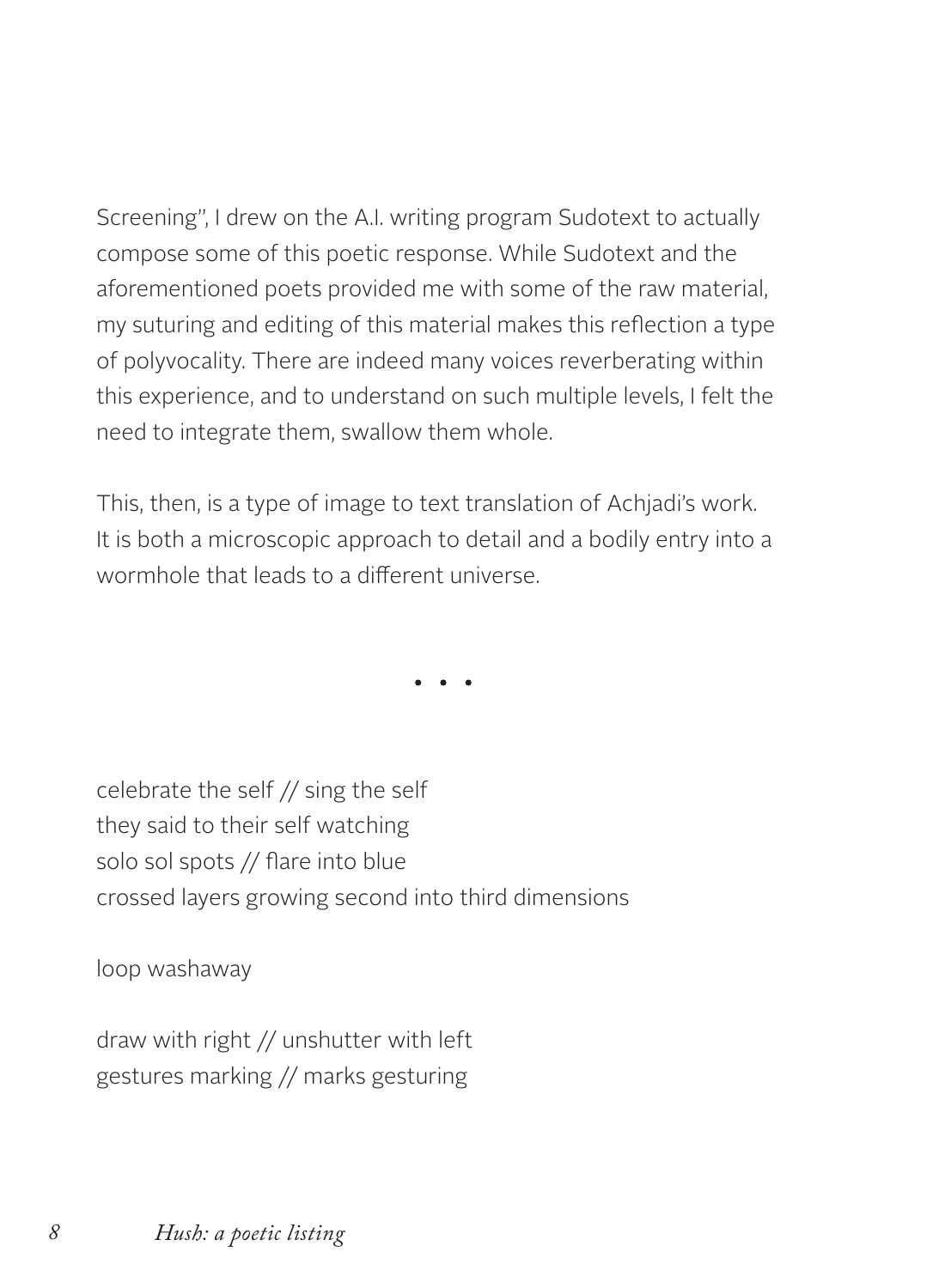compendium of drawings dizzier than disney twice as good sequential meering

the world a shade darker the sky a shade darker the water a shade darker colour of the trees colour of the sunset colour of the leaf colour of the cloth colour of the flower colour of the grass colour of the moon colour of the ocean colour of the moth colour of the teeth colour of the hair colour of the skin colour of the eyes colour of thoughts colour of words colour of body colour of soul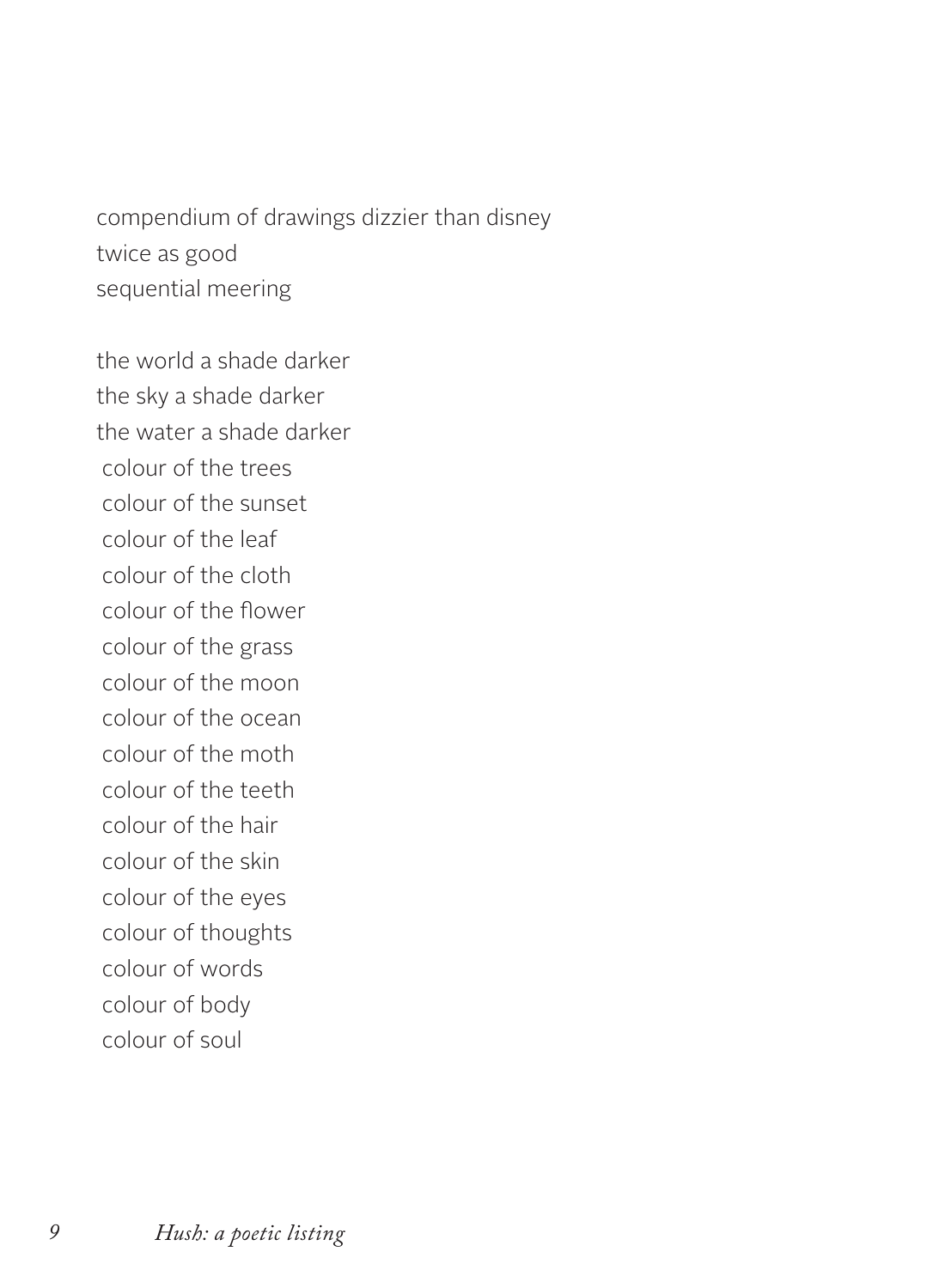patterned blue hue to tonal earths stairs to no whair rising levels aitch too ohhhh trembling toes // waifs in waves

the world was a shade darker the sky was a shade darker ground was darker colour of trees colour of sunset colour of leaf colour of cloth colour of flower colour of grass colour of moon colour of ocean colour of moth colour of teeth colour of hair colour of skin colour of soul

spirit dreaming of flight of the colours of sky of the colours in sky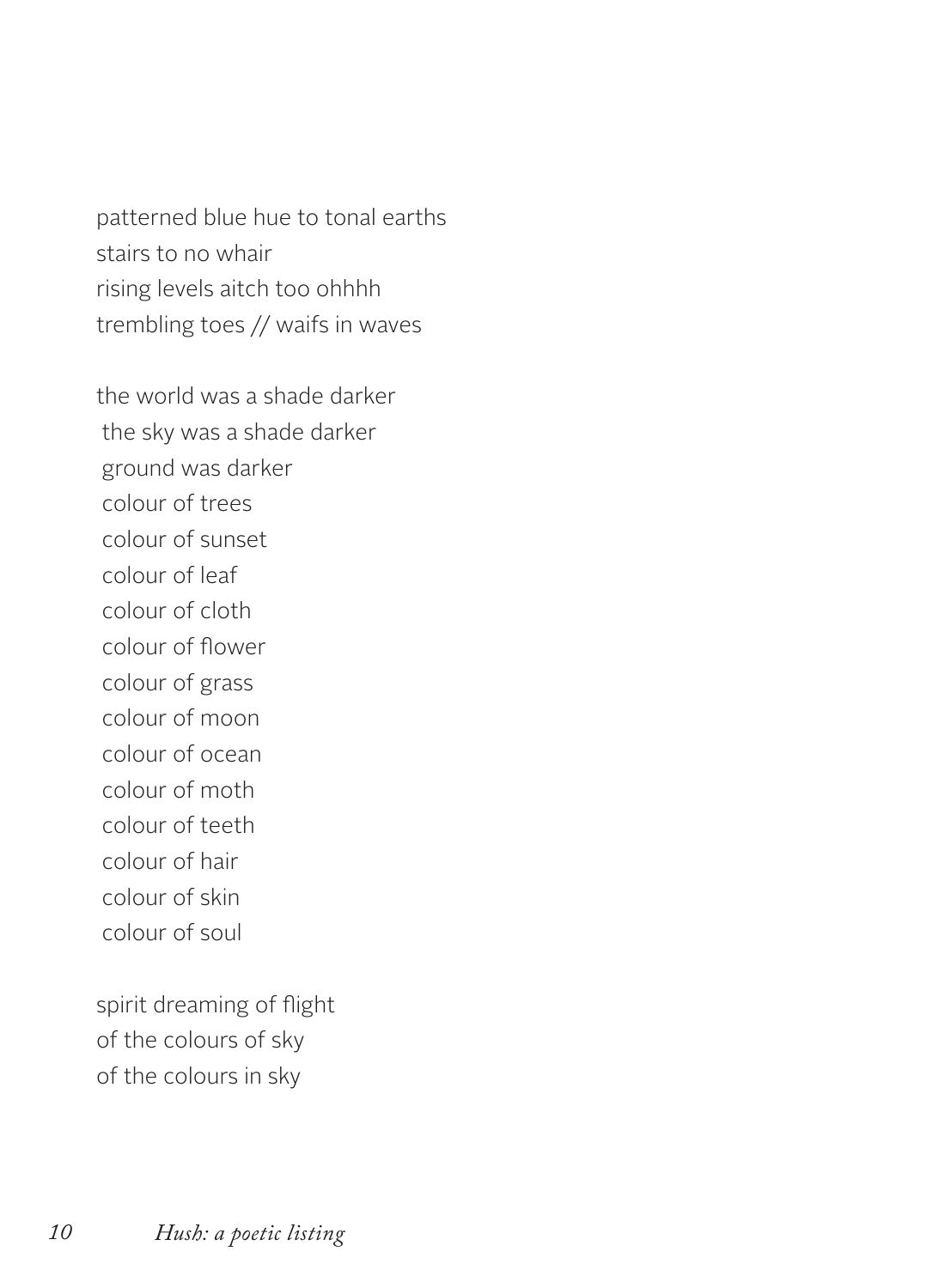of the colours of clouds of the colours of water of the colours of trees of the colours of grass of the colours of squares of the colours of layers

colour of eyes colour of thoughts colour of words colour of body colour of soul colour of bones the colour of colour

but then wings unflappable floaters on a blue sky is ocean is home earth emerge // ice flow // rain go neck buss with whisker touch // back to sol glow // flare onto skin eye lid loaded into waves touch rock touch skin touch sol frag meant to be somebody our bodies all water fly by butter eleven tetricyclical elision lattice woven colour palette dreaming wandering lonely as a cloud of blue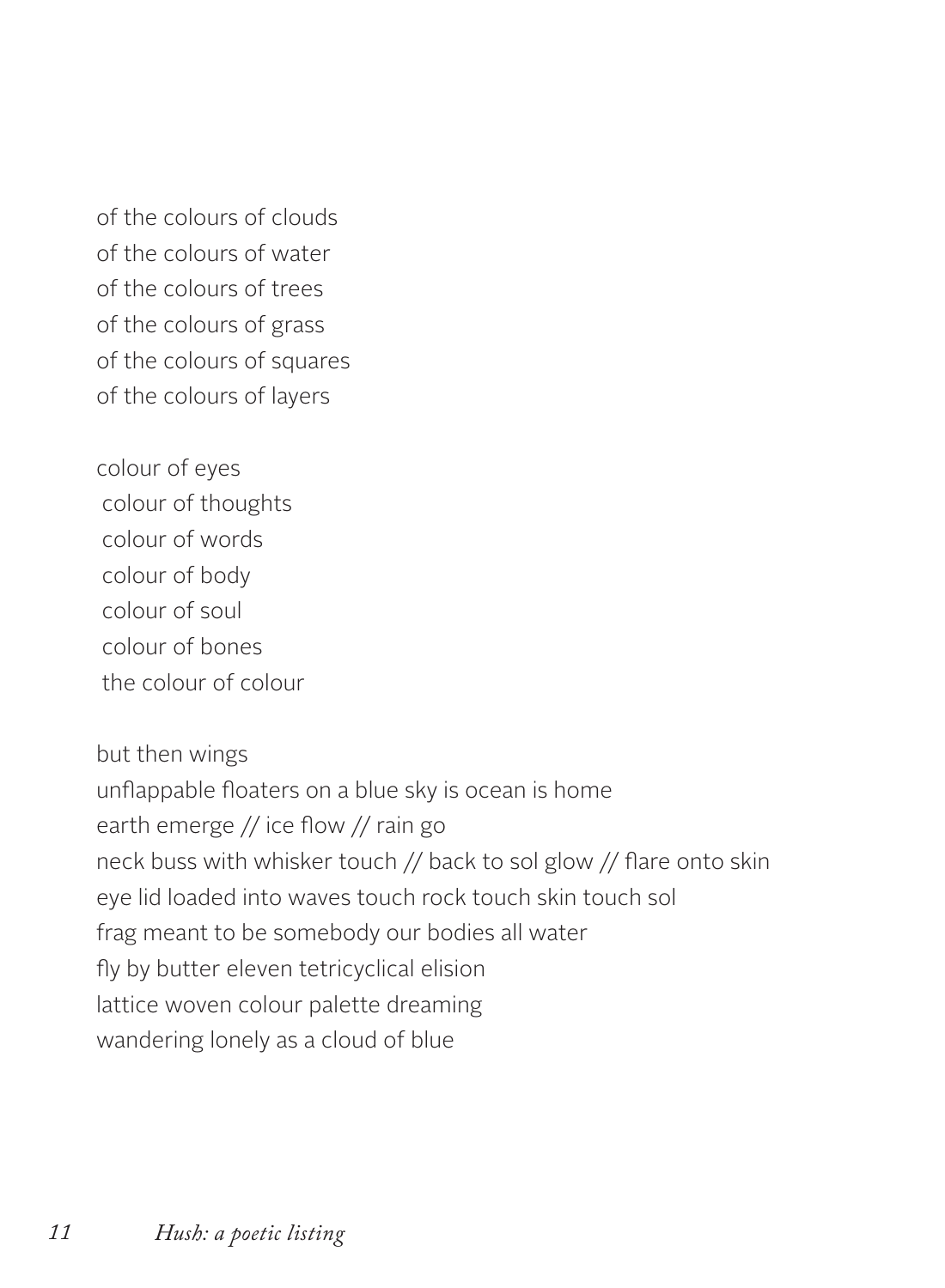the colour of the hair the colour of the skin the colour of the moth the colour of the thoughts the colour of the words the colour of the body the colour of the soul the colour of the bones the colour of the marks

rich river rains speckled spectacularity which quiver reigns spectred specielity plotting blots blotting plots piecemeal dessert deserted piece of meal footflow and wavetoe usher in a hush

a new layer of thoughts a new layer of thoughts a new layer of thoughts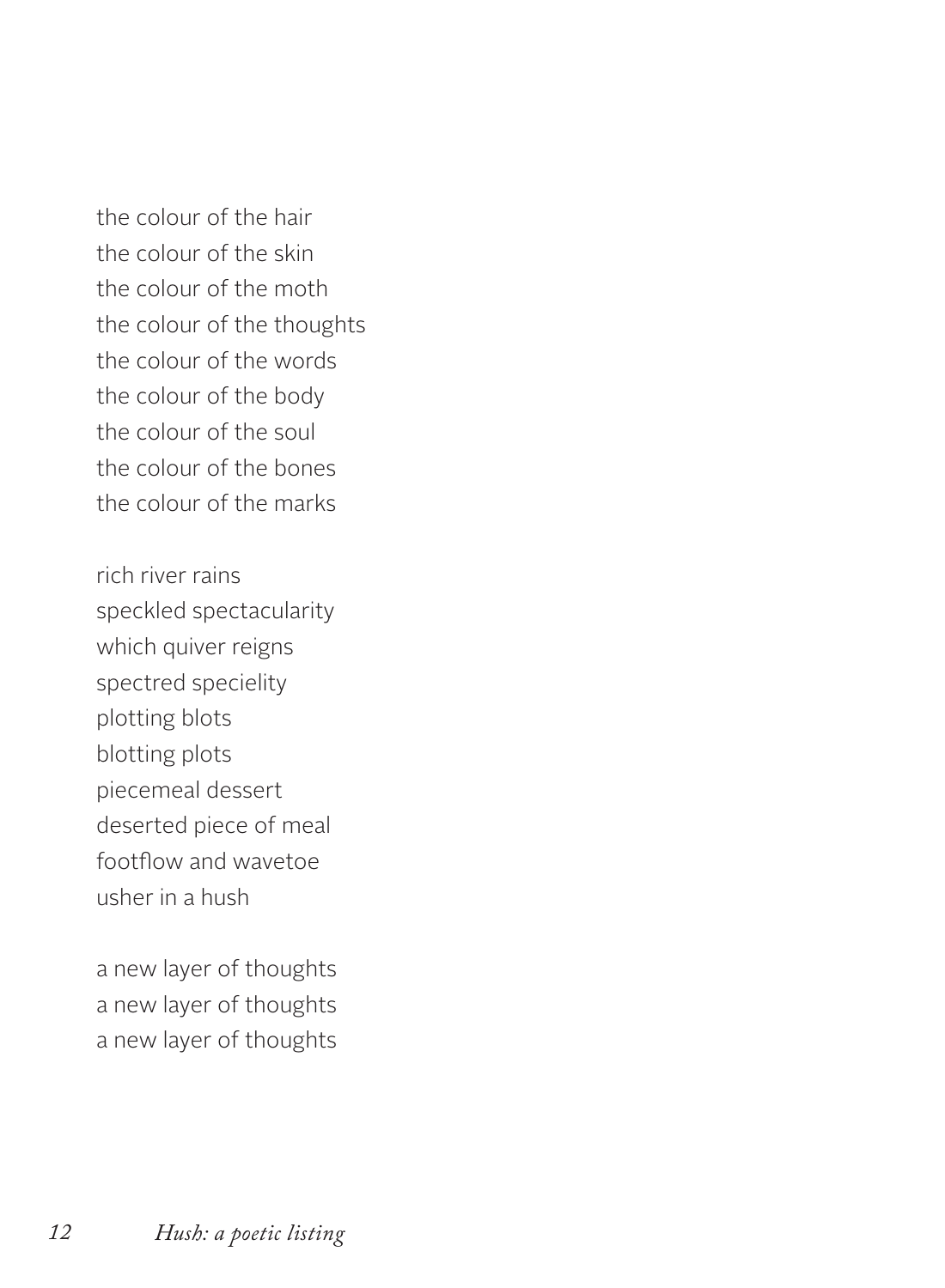a new layer of thoughts a

repository right gone // blue splurred weave wove ribbon of lightness over me interstitiality wakes up the burdened beast blue water // gone burnt cry the past moth festooned by the last moth calcified dreaming

//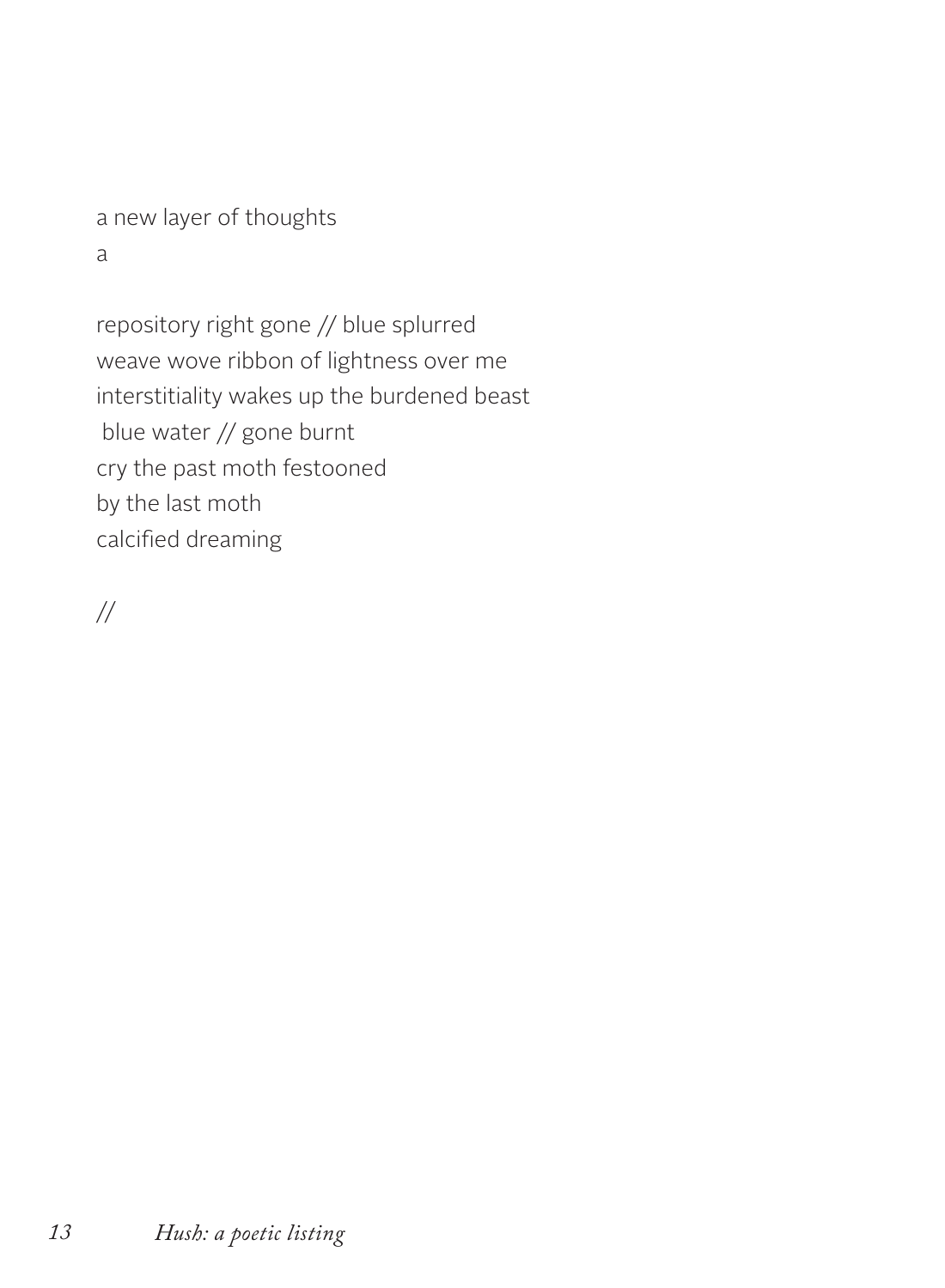## *Biographies*

*Diyan Achjadi* is a Vancouver-based artist who explores the ways that surface ornamentation and illustrated printed matter can document the circulation of ideas and stories in visual form. Born in Jakarta, Indonesia, her formative years were spent moving between multiple educational, political, and cultural systems. Diyan is currently the Interim Dean for the Faculty of Culture and Community at Emily Carr University.

*Ashok Mathur* is a writer, critic, artist, and arts educator. He has published several books of poetry and fiction and is currently the Dean of Graduate Studies at OCAD University.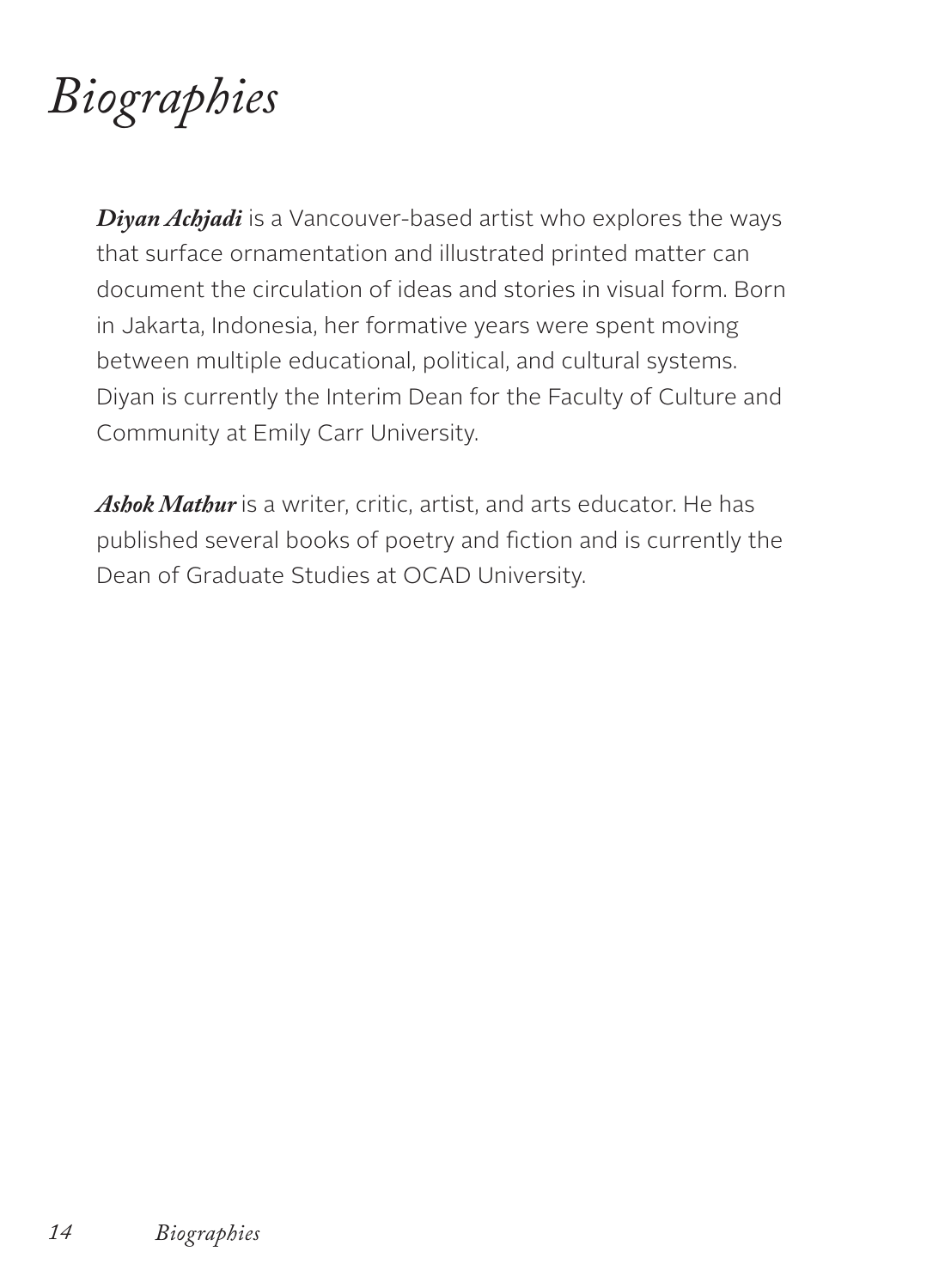*What stories do we tell?*